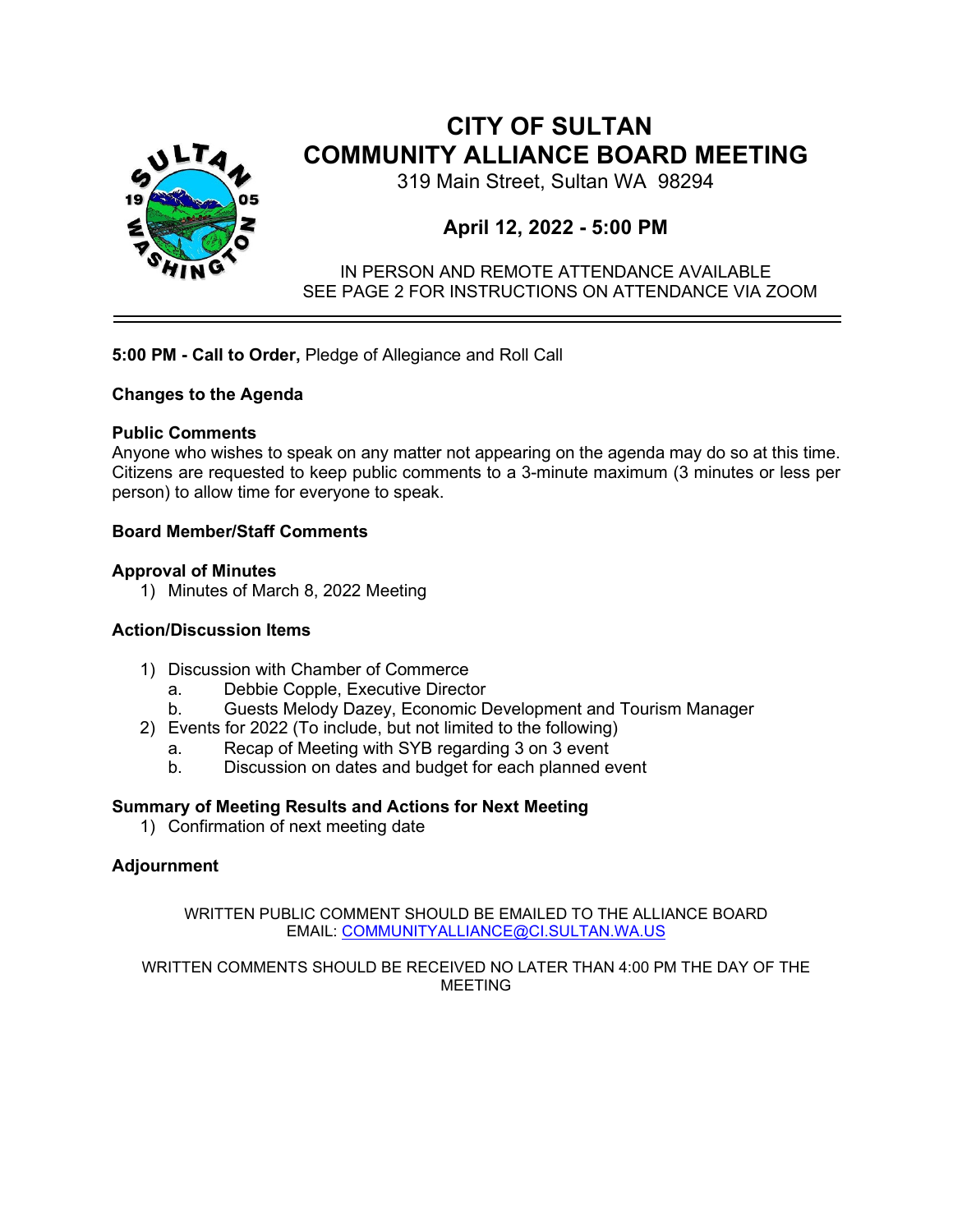### **DIRECTIONS FOR ATTENDING THE ALLIANCE BOARD RETREAT AND INSTRUCTIONS ON PROVIDING REMOTE ORAL PUBLIC COMMENT:**

- 1. At 5:00 p.m. (or shortly before or after) on Tuesday, please join the meeting via computer or phone as shown below and enter the meeting ID to join the meeting. If using the website, the phone number given may be different, please follow prompts given:
	- Via Computer:
	- [https://us02web.zoom.us/j/89347077042?pwd=a3RMZkYxaGpZM1h5T2JQbHln](https://us02web.zoom.us/j/89347077042?pwd=a3RMZkYxaGpZM1h5T2JQbHlnNjR4UT09) NiR4UT09
	- Phone #: (253) 215-8782
	- Meeting ID: 893 4707 7042
	- Passcode: 550407
	- After you enter the meeting ID, if it asks for a participant ID, just wait or press # and you will be added to the meeting.

Please note if you attend via computer, your computer may provide different options for connecting to audio to include different phone numbers. It is recommended to follow the zoom compute prompts to connect to the meeting

- 2. You will be muted upon entry to the meeting. When it is the portion of the meeting for Public Comment, your name will be called to speak, and the City Clerk will unmute you.
- 3. Please begin your comments by stating your name, city of residence, and any organization represented.
- 4. Please be advised that your comments are being recorded.

Each speaker is allotted 3 minutes and you will be notified when your time has expired.

### **ADA NOTICE:**

**Accommodations for persons with disabilities will be provided upon request. Please make arrangements prior to the meeting by calling City Hall at 360-793-2231. For additional information please contact the City at [cityhall@ci.sultan.wa.us](mailto:cityhall@ci.sultan.wa.us) or visit our web site at [www.ci.sultan.wa.us](http://www.ci.sultan.wa.us/)**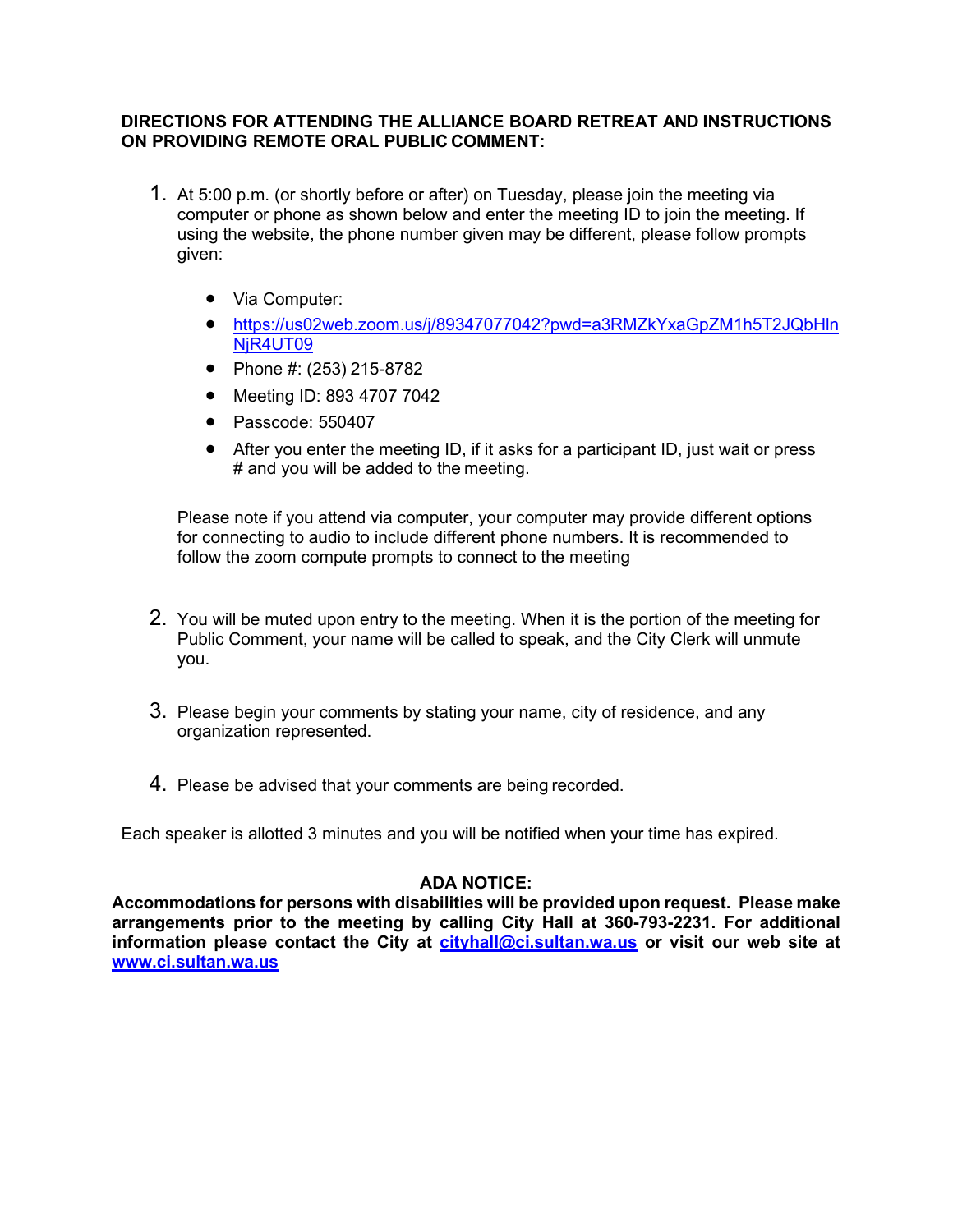# **Events**

## **2022 Events**

- Summer Kick Off last day of school
- National Night Out Against Crime First Tuesday of August (August 2, 2022)
- Sultan Swoosh 3-on-3 Basketball Tournament August
- Homecoming Pep Rally/Bonfire October
- Trunk or Treat October 31st
- Tree Lighting and Lighted Parade December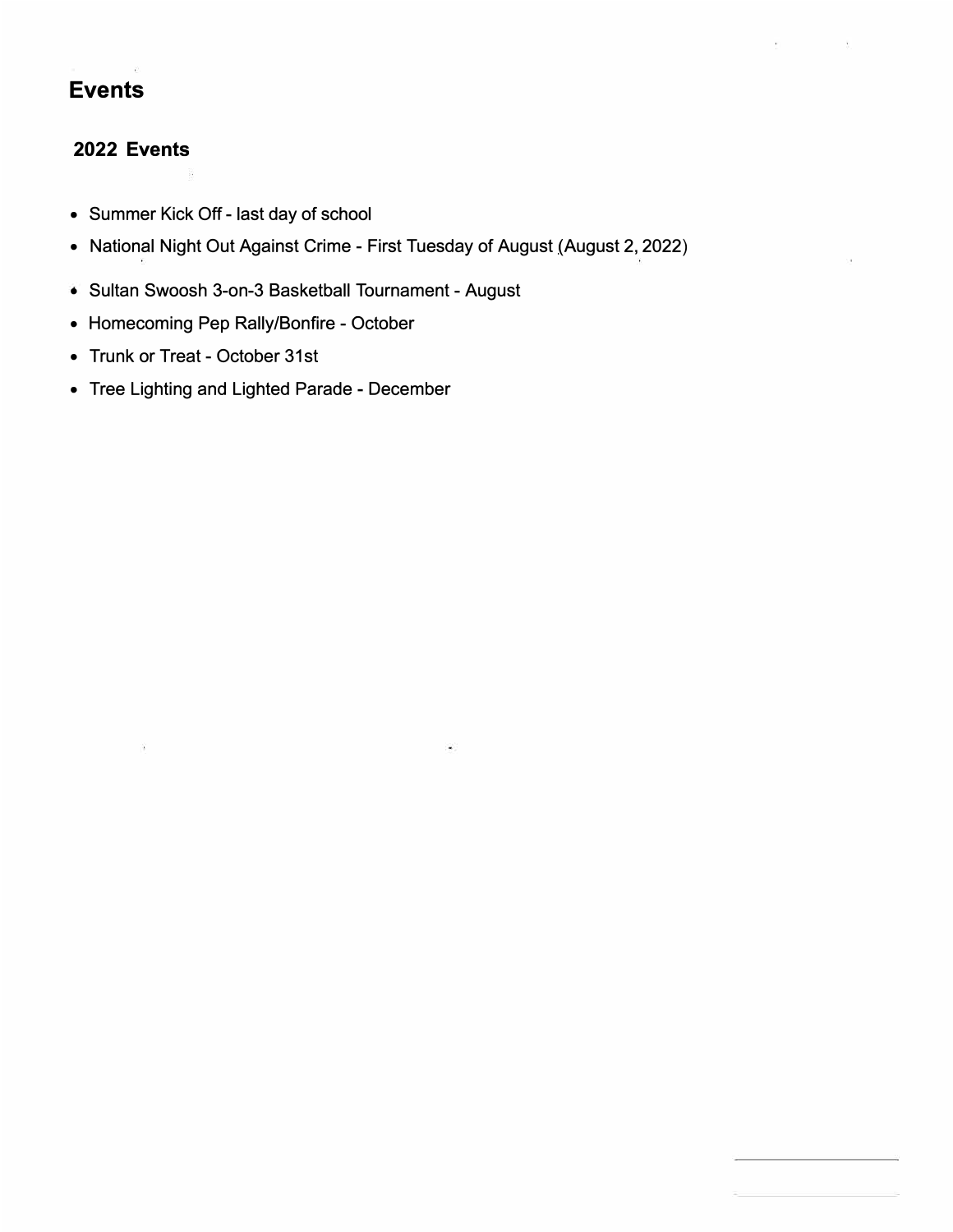| From:               | <b>Melody Dazey</b>                      |  |  |
|---------------------|------------------------------------------|--|--|
| To:                 | Tami Pevey; Debbie Copple                |  |  |
| Cc:                 | Andy Galuska, Nate Morgan, Will Ibershof |  |  |
| Subject:            | RE: Alliance Discussion follow-up        |  |  |
| Date:               | Tuesday, March 29, 2022 2:16:51 PM       |  |  |
| <b>Attachments:</b> | Event Project Proposal Form.docx         |  |  |
|                     | <b>Event Project Plan.xlsx</b>           |  |  |

CAUTION: This email originated from outside of the organization. Do not click links or open attachments unless you recognize the sender and know the content is safe.

Hi Tami,

Thank you again for taking the time to meet with us.

I am happy to be able to support or just be a sounding board. The Sultan community events are so important to keep us connected.

Attached is a Sheet I used in previous planning/boards along with the Event Project Plan-excel sheet. I hope it gives the Board something to work from – or at least create a system that works for them long term and from team to team

The hope is generating a central document so moving forward they don't have to reinvent the event every time.

The Project Proposal Sheet breaks down the Resources and needs to the Board can evaluate the costs/viability of an event and decide to move forward on it-table or decide to not do it- it really helps bring any new events online and build an understanding from the start the needs/finances involved and what elements have been adopted into the plan. It is not set in stone but helps build consensus on the basics.

Event Project Plan Is a living Action Item sheet- I created drop downs and some items to consider for the events (Not all of them may be needed for every event) and the list in Column C is in rough timeline flow.

All the best, Melody Dazey Economic Development and Tourism Manager Sky Valley Chamber of Commerce [melody.dazey@skyvalleyvic.net](mailto:melody.dazey@skyvalleyvic.net)

**From:** Tami Pevey <tami.pevey@ci.sultan.wa.us> **Sent:** Tuesday, March 29, 2022 10:03 AM **To:** Debbie Copple <debbie@skyvalleyvic.net>; Melody Dazey <melody.dazey@skyvalleyvic.net> **Cc:** Andy Galuska <andy.galuska@ci.sultan.wa.us>; Nate Morgan <nate.morgan@ci.sultan.wa.us>; Will Ibershof <will.ibershof@ci.sultan.wa.us> **Subject:** Alliance Discussion follow-up

Melody/Debbie –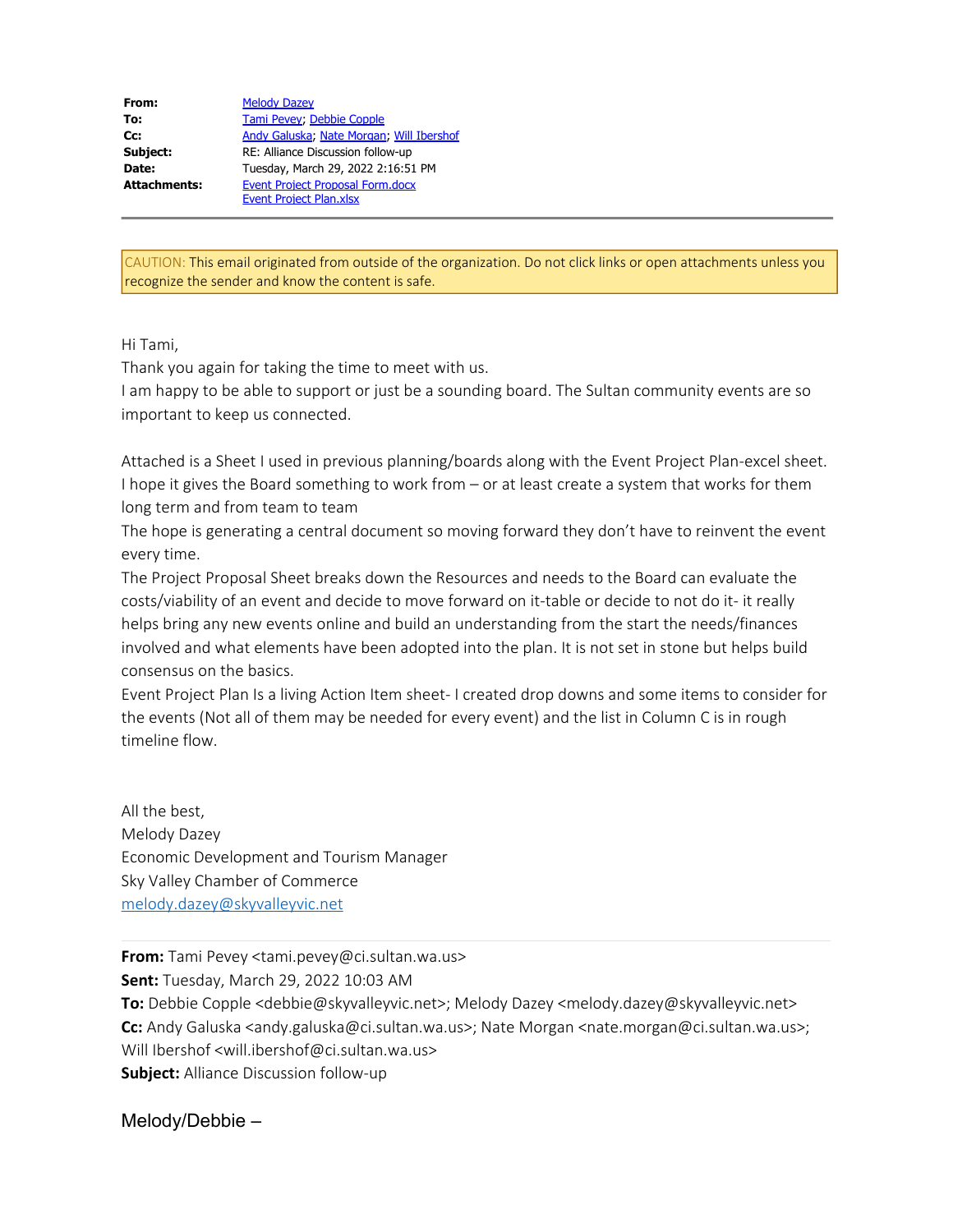Thank you for taking the time to meet with me today about the Alliance Board. Your input was valuable in assisting me to guide the Alliance to ensure their success.

As a follow-up, the current board members are as follows: Katie Koenig – Board Chair Jennifer Porter – Co Chair Brandi Hackman Kelsi Kypreos Ken Marshall

In addition, the events they have confirmed are as follows:

• Summer Kick Off - last day of school (per school calendar June 16<sup>th</sup>, unless School Weather Make up days reserved for 17-22)

- National Night Out Against Crime First Tuesday of August (August 2, 2022)
- Sultan Swoosh 3-on-3 Basketball Tournament August
- Homecoming Pep Rally/Bonfire October
- Trunk or Treat October 31st
- Tree Lighting and Lighted Parade December

Their next board meeting is set for Tuesday, April  $12<sup>th</sup>$  at 5:00 p.m. I will be working to finalize their agenda over the next week and will have it ready and posted no later than April 8<sup>th</sup>.

I will include time in their meeting for you if you can make it. It is a fairly open forum meeting and I'm sure your input will be appreciated.

As I stated they are working to reinvigorate communications amongst themselves and other entities to work more cohesively moving forward.

I look forward to incorporating the project sheet for events that we discussed to track and provide the board with the needed support from staff. Again, thank you!

Sincerely, Tami Pevey City Clerk City of Sultan 319 Main Street, PO Box 1199, Sultan, WA 98294 Phone: 360.793.1811 Fax: 360.793.3344 Email: [tami.pevey@ci.sultan.wa.us](mailto:tami.pevey@ci.sultan.wa.us) <https://ci.sultan.wa.us/>

NOTICE: This e-email is a public domain. All emails, and attachments, sent to and from the City of Sultan are public records and may be subject to disclosure pursuant to the Public Records Act (Chapter 42.56 RCW), regardless of any claim of confidentiality or privilege asserted by an external party. Please be advised any representations made to you by Sultan City staff do not modify the Sultan Municipal Code and its requirements.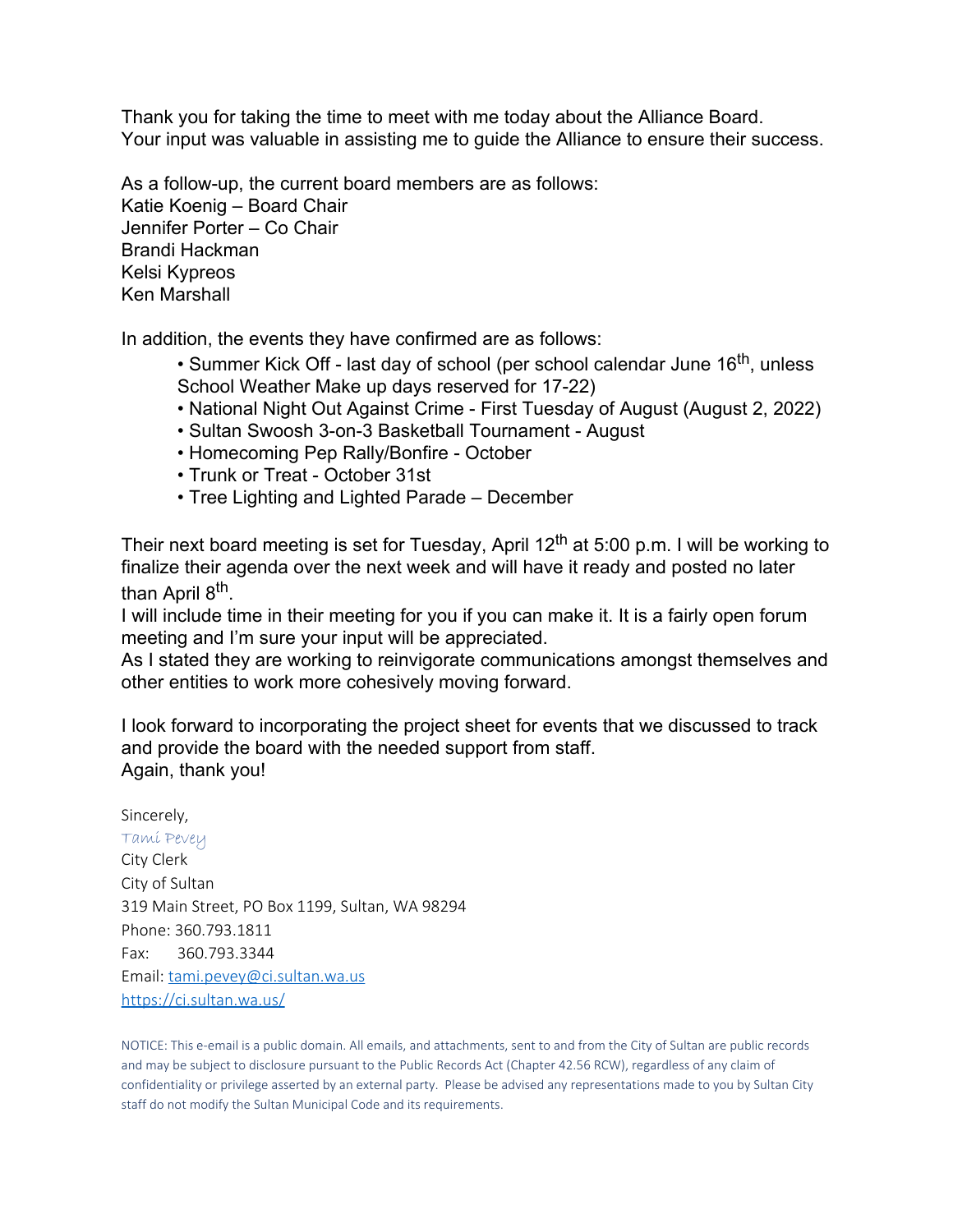Project/Event Name:

Purpose/Goal:

Event Date: Event Time: Event Location: **Staging Location:** Event Elements: example (Vendors, Food Trucks, live music, parade)

Resources:

People:

Planning Board Representative: Committee Chairs:

Running

Volunteer Needs

- o Traffic
- o Information
- o Setup
- o Tear Down
- o Trash
- o Signage
- o Parking
- o Office/Backend

### Materials/Equipment:

| Qty | <b>Description</b> | <b>Source</b> | Cost | <b>Extended</b><br><b>Cost</b> |  |  |
|-----|--------------------|---------------|------|--------------------------------|--|--|
|     |                    |               |      |                                |  |  |
|     |                    |               |      |                                |  |  |
|     |                    |               |      |                                |  |  |
|     |                    |               |      |                                |  |  |

| I<br>station in<br>i otal |  |
|---------------------------|--|
|                           |  |

Project Initial Action Meeting Date: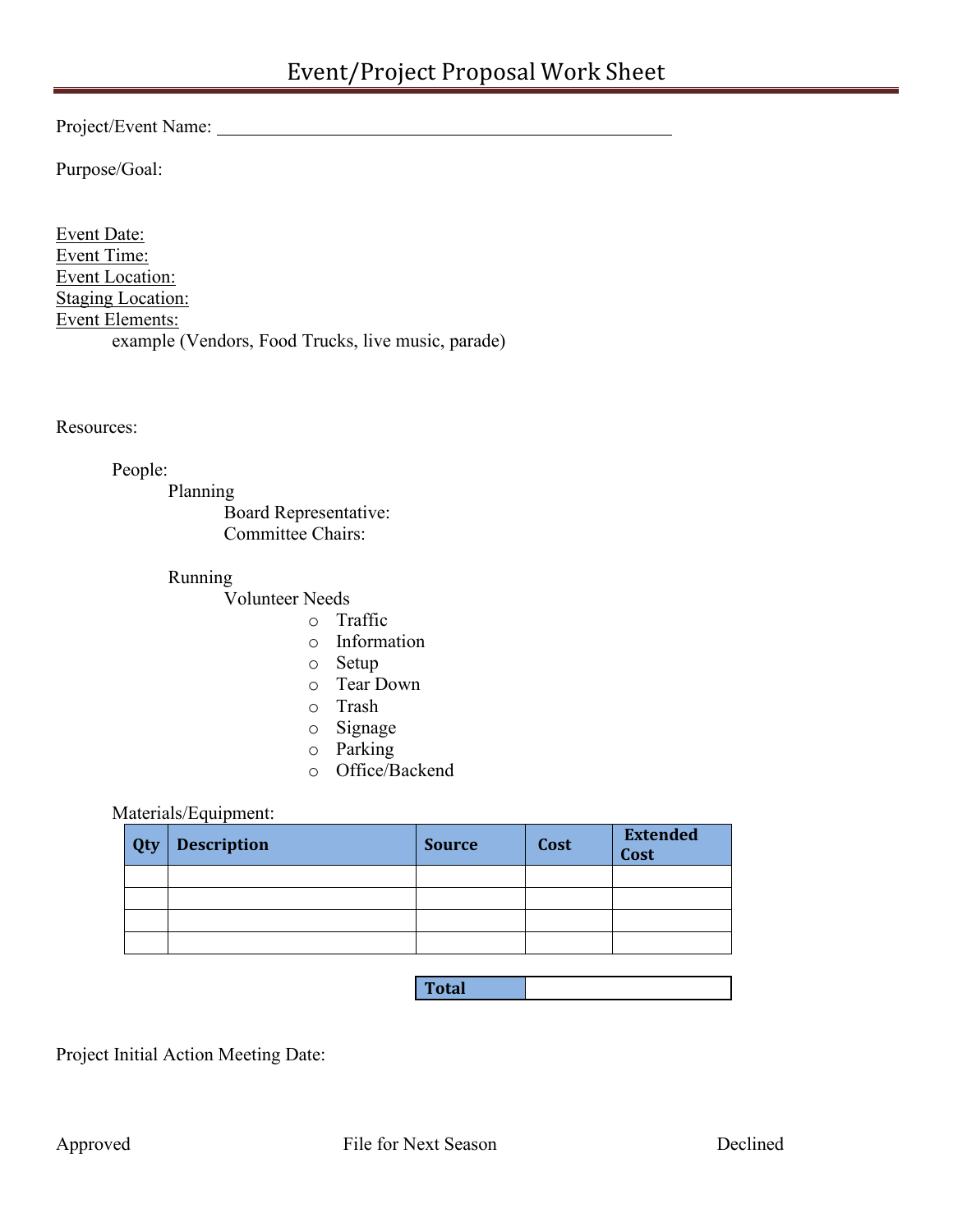| <b>Project/Event Name</b> | <b>Board/Chair</b> | <b>Action Item</b>                                         | <b>Action Start Date</b> | <b>Action Due Date</b> | <b>Action Item Assigned To</b> | <b>Status</b> | <b>Notes</b> |
|---------------------------|--------------------|------------------------------------------------------------|--------------------------|------------------------|--------------------------------|---------------|--------------|
| All                       |                    | Review Event List for Year                                 |                          |                        |                                |               |              |
| All                       |                    | <b>Establish Budget</b>                                    |                          |                        |                                |               |              |
| All                       |                    | <b>Establish Dates</b>                                     |                          |                        |                                |               |              |
| All                       |                    | Establish Board Leads By Event                             |                          |                        |                                |               |              |
| All                       |                    | Save the Date List                                         |                          |                        |                                |               |              |
| All                       |                    | Standard Form - Vendor/Community/Partner                   |                          |                        |                                |               |              |
| All                       |                    | Standard Form - Parade Participant                         |                          |                        |                                |               |              |
| All                       |                    | Standard Form/Information - Volunteer                      |                          |                        |                                |               |              |
| All                       |                    | Standard Form - Participant                                |                          |                        |                                |               |              |
|                           |                    | Poster Development                                         |                          |                        |                                |               |              |
|                           |                    | Order Signage                                              |                          |                        |                                |               |              |
|                           |                    | Order Promotional Items (T-shirts etc.)                    |                          |                        |                                |               |              |
|                           |                    | Insurance                                                  |                          |                        |                                |               |              |
|                           |                    | <b>Event Application</b>                                   |                          |                        |                                |               |              |
|                           |                    | Snohomish Health Permit                                    |                          |                        |                                |               |              |
|                           |                    | Route Map                                                  |                          |                        |                                |               |              |
|                           |                    | Event Map                                                  |                          |                        |                                |               |              |
|                           |                    | Sub Committees Formed                                      |                          |                        |                                |               |              |
|                           |                    | Volunteer Needs/Map                                        |                          |                        |                                |               |              |
|                           |                    | Donation/Ask Letters Out                                   |                          |                        |                                |               |              |
|                           |                    | <b>Event Partner Ask/Letters</b>                           |                          |                        |                                |               |              |
|                           |                    | Volunteer Ask/Letters                                      |                          |                        |                                |               |              |
|                           |                    | Rent/Order Equipment                                       |                          |                        |                                |               |              |
|                           |                    | <b>Standard Forms Available</b>                            |                          |                        |                                |               |              |
|                           |                    | Social Media Calendar Event                                |                          |                        |                                |               |              |
|                           |                    | Social Media Post Share 1                                  |                          |                        |                                |               |              |
|                           |                    | Social Media Post Share 2                                  |                          |                        |                                |               |              |
|                           |                    | Social Media Post Share 3                                  |                          |                        |                                |               |              |
|                           |                    | Donation Follow-up                                         |                          |                        |                                |               |              |
|                           |                    | Event Partner Follow-up                                    |                          |                        |                                |               |              |
|                           |                    | Volunteer Follow-up                                        |                          |                        |                                |               |              |
|                           |                    | Purchase Consumables (Water, cups, cookies etc.)           |                          |                        |                                |               |              |
|                           |                    | Rent/Order Equipment- Confirm                              |                          |                        |                                |               |              |
|                           |                    | Establish "Day Of" Action Plan                             |                          |                        |                                |               |              |
|                           |                    | Sub Committee- Thank you                                   |                          |                        |                                |               |              |
|                           |                    | Donation/Thank you                                         |                          |                        |                                |               |              |
|                           |                    | Event Partner Thank you                                    |                          |                        |                                |               |              |
|                           |                    | Volunteer Thank you                                        |                          |                        |                                |               |              |
|                           |                    | <b>Event Debrief/Notes</b>                                 |                          |                        |                                |               |              |
|                           |                    | Set Next Year Basic Event Plan<br>Set Next Year Event Date |                          |                        |                                |               |              |
|                           |                    | Make Save the Date Poster for Next Year                    |                          |                        |                                |               |              |
|                           |                    |                                                            |                          |                        |                                |               |              |
|                           |                    |                                                            |                          |                        |                                |               |              |
|                           |                    |                                                            |                          |                        |                                |               |              |
|                           |                    |                                                            |                          |                        |                                |               |              |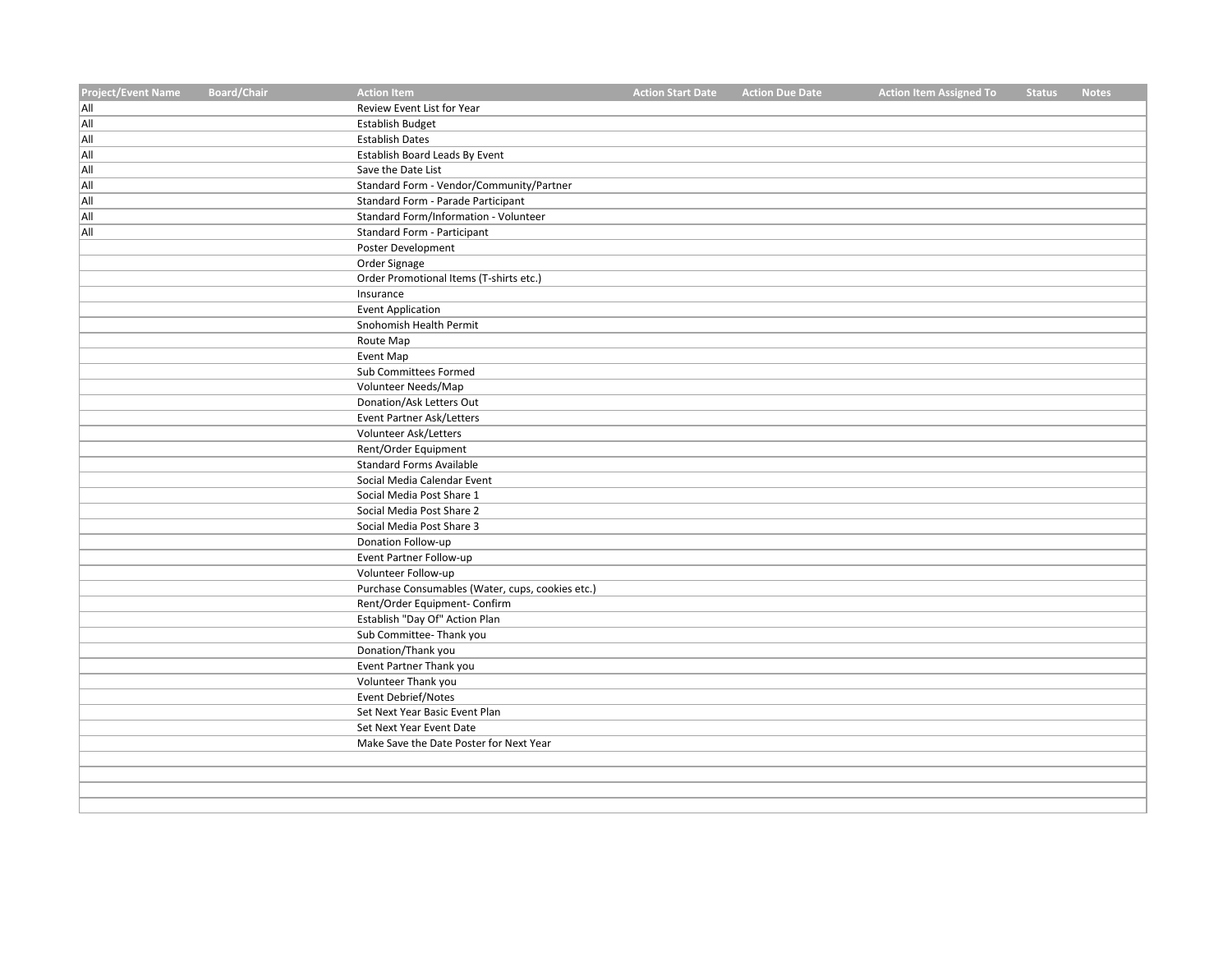| <b>Action Items</b>                      |
|------------------------------------------|
| <b>Establish Budget</b>                  |
| <b>Establish Dates</b>                   |
| <b>Establish Board Leads By Event</b>    |
| Save the Date List                       |
| Standard Form - Vendor/Community/Partner |
| Standard Form - Parade Participant       |
| Standard Form/Information - Volunteer    |
| <b>Standard Form - Participant</b>       |
| Poster Development                       |
| Order Signage                            |
| Order Promotional Items (Tshirts etc)    |
| Insurance                                |
| <b>Event Application</b>                 |
| Snohomish Health Permit                  |
| <b>Route Map</b>                         |
| <b>Event Map</b>                         |
| Sub Committees Formed                    |
| Volunteer Needs/Map                      |
| Donation/Ask Letters Out                 |
| <b>Event Partner Ask/Letters</b>         |
| Volunteer Ask/Letters                    |
| Rent/Order Equiptment                    |
| <b>Standard Forms Available</b>          |
| Social Media Calendar Event              |
| Social Media Post Share 1                |
| Social Media Post Share 2                |
| Social Media Post Share 3                |
| Donation/Followup                        |
| <b>Event Partner Followup</b>            |
| Volunteer Followup                       |
| Rent/Order Equiptment- Confirm           |
| Sub Committee-Thank you                  |
| Donation/Thank you                       |
| Event Partner Thank you                  |
| Volunteer Thank you                      |
| <b>Event Debreif/Notes</b>               |
| Set Next Year Basic Event Plan           |
| Set Next Year Event Date                 |
| Make Save the Date Poster for Next Year  |